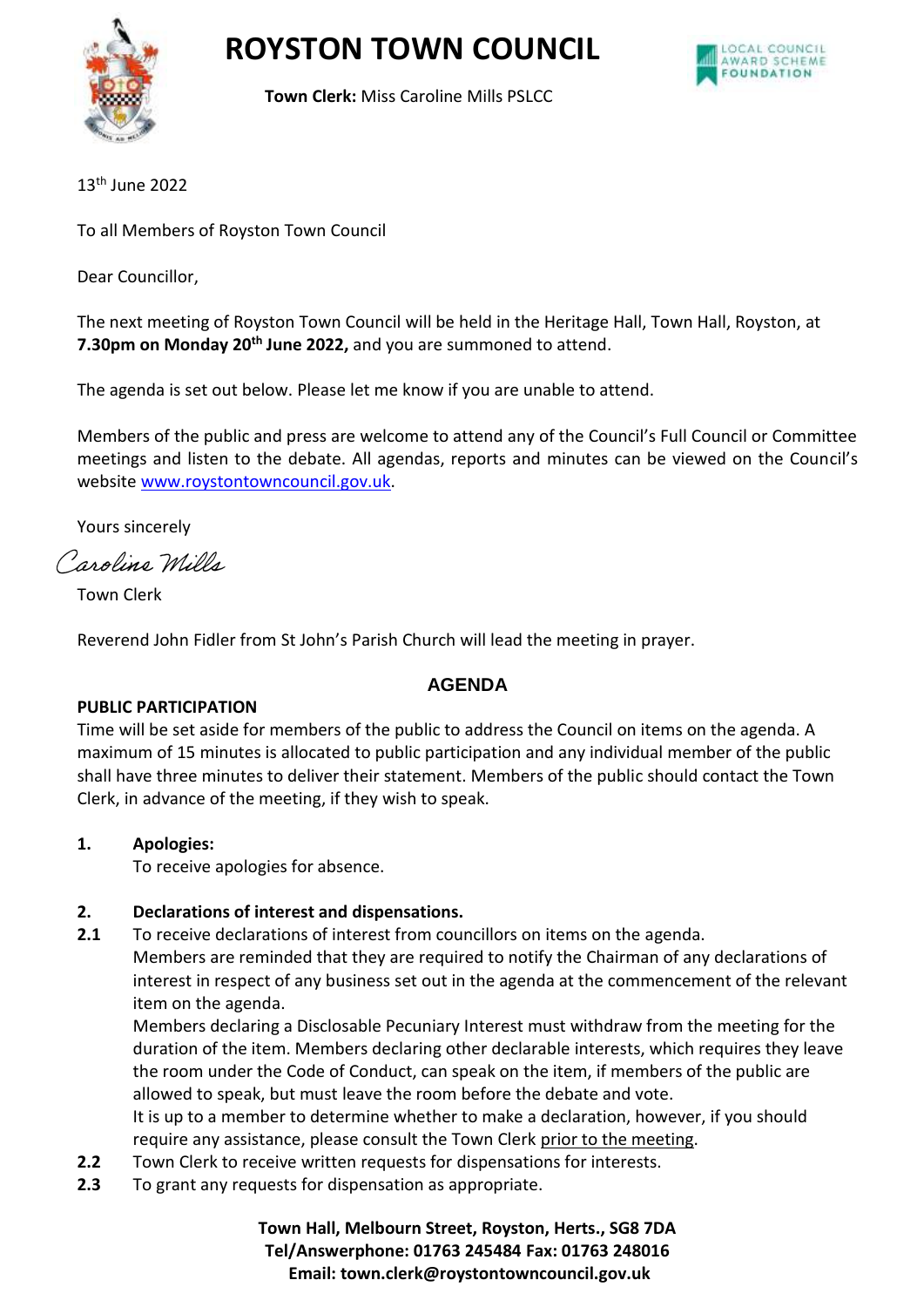



**Town Clerk:** Miss Caroline Mills PSLCC

### **3. Town Mayor's Announcements:**

The Mayor to report on events she has attended to represent the Town.

### **4. Minutes:**

To approve as a correct record the minutes of the meeting of the Council held on:

 $\bullet$  16<sup>th</sup> May 2022 (minutes 1/23 to 23/23, copy enclosed).

## **5. Minutes of Committees:**

To receive minutes of Committee meetings, which have already been adopted as a correct record, into the workings of the Council. Please note that these minutes are received for information purposes only as the relevant Committees are those which approve the minutes for accuracy.

- a) The meeting of the Planning Committee held on:
	- 16<sup>th</sup> May 2022 (minutes 47/23 to 52/23, copy already circulated)

# **6. Minutes of Committees:**

To receive minutes of Committee meetings, which have not already been adopted as a correct record, into the workings of the Council. Please note that these minutes are received for information purposes only as the relevant Committees are those which approve the minutes for accuracy.

- a) The meeting of the Finance Committee held on:
	- $16<sup>th</sup>$  May 2022 (minutes 24/23 to 40/23, copy enclosed)
- b) The meeting of the General Purpose and Highways Committee held on:
	- $\bullet$  16<sup>th</sup> May 2022 (minutes 41/23 to 46/23, copy enclosed)
- c) The meeting of the Planning Committee held on:
	- 6<sup>th</sup> June 2022 (minutes 53/23 to 61/23, copy enclosed)

# **7. Declaration of Acceptance of Office of Councillor:**

Members are to receive an update from the Town Clerk.

# **8. Prayers at Full Council meetings:**

Members are to approve the rota for prayers at Full Council meetings for the Civic year. The Mayor's suggested rota is Royston Parish Church, Royston Evangelical Church and Trinity Life Church.

# **9. Internal Audit Report:**

Members to receive and resolve to accept the internal audit report for the year ended  $31<sup>st</sup>$ March 2022 into the workings of the council (copy enclosed). Members should note that there are no matters to report requiring any attention and no issues arising giving cause for concern.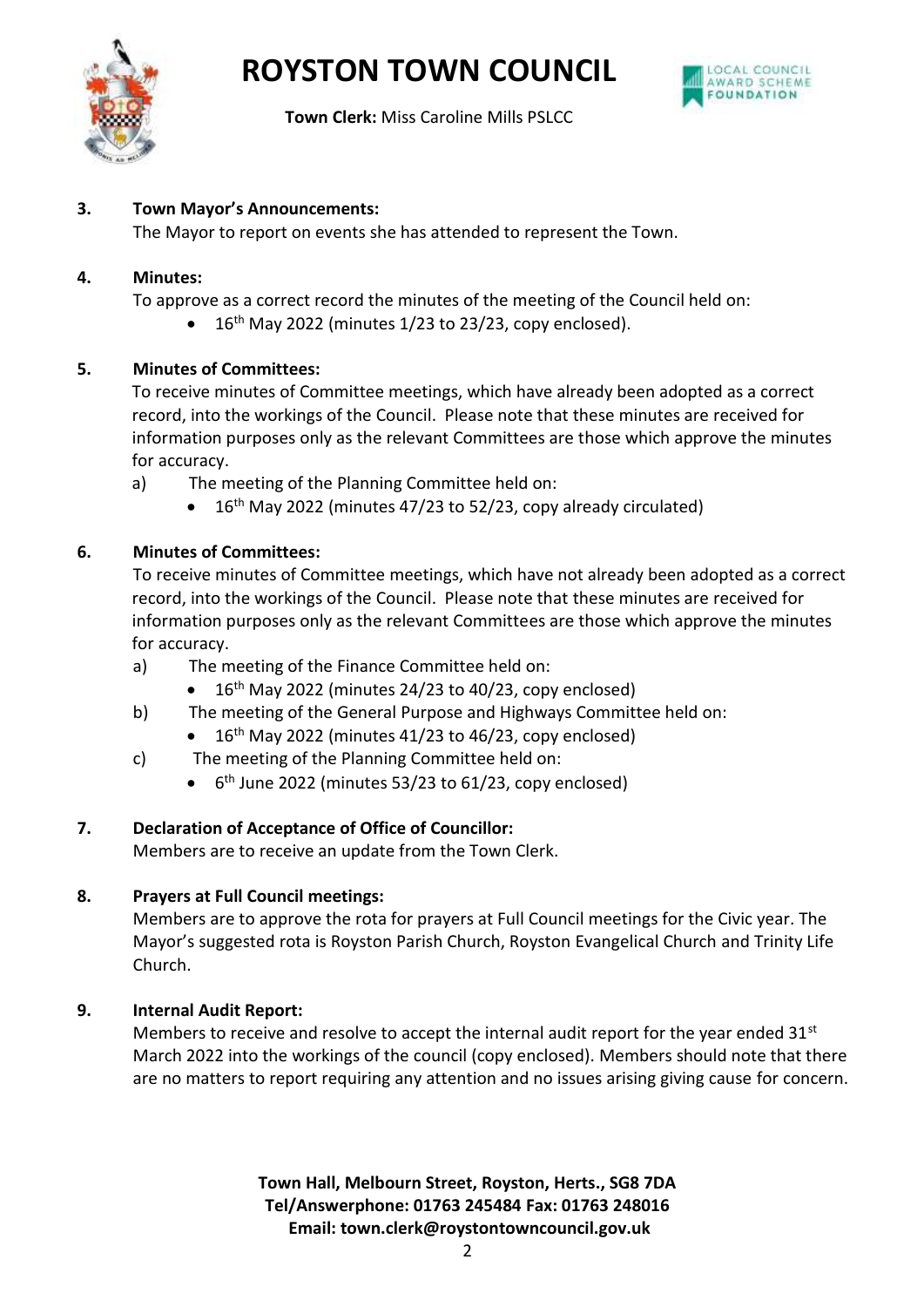



**Town Clerk:** Miss Caroline Mills PSLCC

#### **10. Accounts 2021-2022:**

Members to receive and approve the accounts for the year ended  $31<sup>st</sup>$  March 2022 and the supporting statement (copies enclosed).

#### **11. Annual Return 2021-2022:**

- 1. Members to agree and sign the Annual Governance Statement (section 1) of the Annual Return (copy enclosed).
- 2. Members to agree and sign the Accounting Statements 2021-2022 (section 2) of the Annual Return (copy enclosed).
- 3. Members to note the dates for the period for the exercise of public rights as Friday 24<sup>th</sup> June 2022 to Thursday 4th August 2022.

#### **12. Annual Report 2021-2022:**

Members to review and approve the Annual Report for publication (copy enclosed).

#### **13. Silver Sunday Event 2022:**

Members are to agree whether to hold an event for Silver Sunday 2022 (information enclosed). If an event is agreed, members should decide the format of the event, the date that the event will be held and set a budget for the event (funds will be taken from general reserves).

#### **14. Statement of Intent as to Community Engagement:**

Members to review and adopt the Statement of Intent as to Community Engagement into the workings of the Council (copy enclosed).

#### **15. Honorary Freeman/Freewoman Policy:**

Members to review and adopt the Honorary Freeman/Freewoman Policy into the workings of the Council (copy enclosed).

#### **16. Tree Management Policy:**

Members to review and adopt the Tree Management Policy into the workings of the Council (copy enclosed). The policy has been amended to include "Inspections by an independent consultant will be carried out every 3-5 years or as advised by the consultant. In addition, our contractor will inspect trees on a regular basis." in the inspection of trees section.

### **17. Climate and Biodiversity Emergency:**

Members are to discuss the proposal that Royston Town Council declare a Climate and Biodiversity Emergency and agree that it means:

- a) Always bearing in mind the climate and biodiversity emergency when making any decisions about the town or council business.
- b) To make all reasonable efforts to reduce carbon emissions from the council with the goal of the Council being net zero by 2030.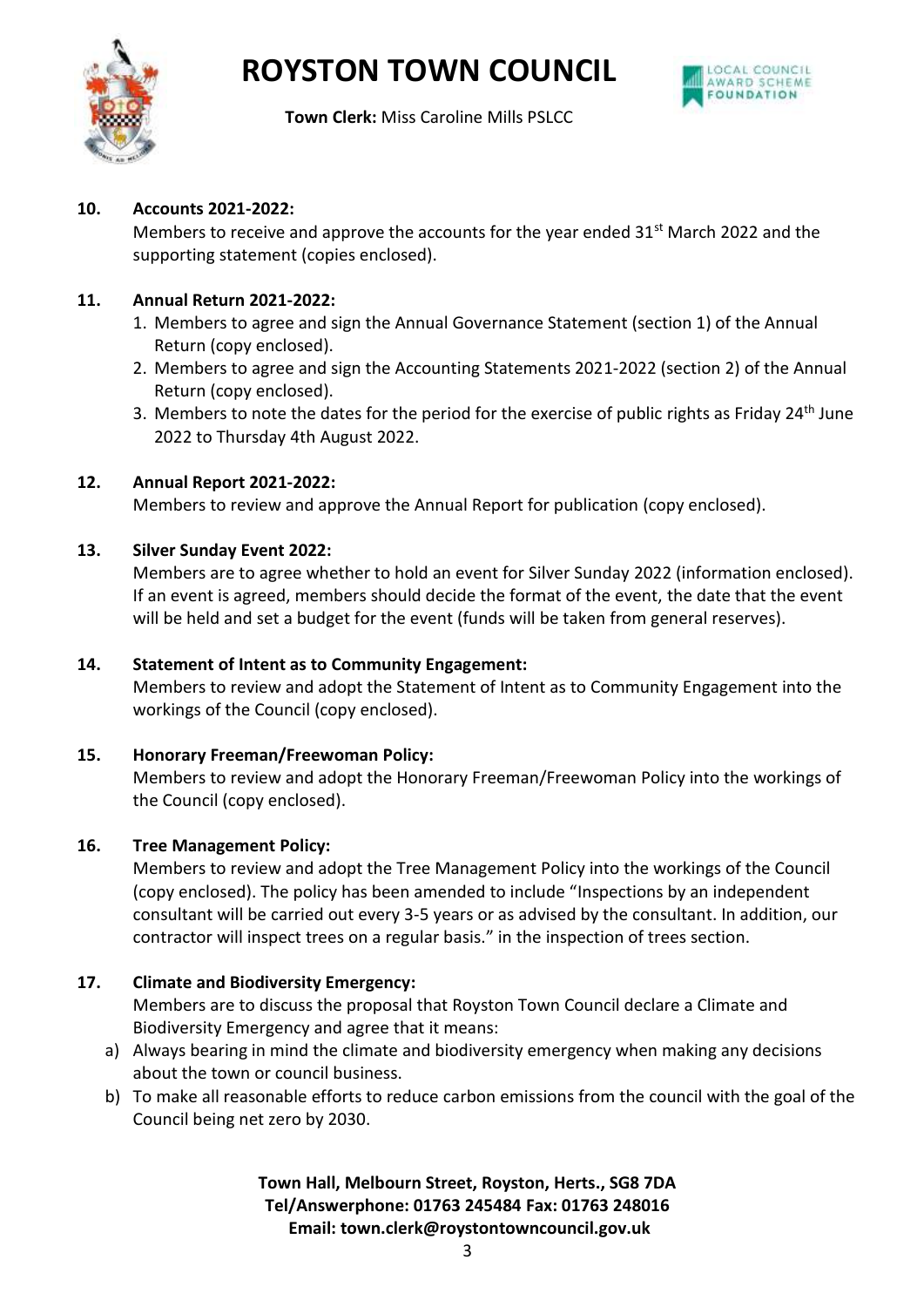



**Town Clerk:** Miss Caroline Mills PSLCC

- c) To estimate the Council's current carbon footprint, perhaps using a calculator such as <https://impact-tool.org.uk/> o[r https://www.carbontrust.com/resources/sme-carbon-footprint](https://www.carbontrust.com/resources/sme-carbon-footprint-calculator)[calculator](https://www.carbontrust.com/resources/sme-carbon-footprint-calculator) or by engaging a consultant to give a baseline of what changes may need to be made.
- d) To make all reasonable efforts to preserve and enhance biodiversity currently present on Town Council land.
- e) Setting up a working group on Climate and Biodiversity Action to agree further strategy and actions towards these goals. Working group proposed terms of reference should include: At least 4 RTC members of the working group, 3 to be quorate. Can invite/co-opt interested parties/experts from the town and surrounds as needed.
- f) To communicate these goals with the wider town by means of regular updates on a dedicated "Climate and Biodiversity" page on the Town Council website as well as via other channels.
- g) To take every reasonable opportunity to inform townspeople of the importance of the climate and biodiversity emergency and what they can do to help mitigate the situation.
- h) To educate and lobby for a net zero town by 2040, in line with aims set out by North Herts Council in 2019, and to work with other councils and local businesses to achieve this. (Information enclosed).

# **18. Live Streaming of Council meetings:**

Members are to discuss the proposal that the Council instruct staff to investigate and cost suitable options for live streaming/recording of meetings on YouTube or a similar channel. (Information enclosed).

# **19. Equipment for Councillors and Staff:**

Members are to discuss the proposal that officers are instructed to investigate possibilities for provision of equipment to all councillors and staff members who require it and do not have access to it. These possibilities may include, but are not limited to:

- Members/staff as individuals being asked to purchase a device and provide receipts to the clerk for reimbursement
- A bursary system being put in place with a set budget per person for those who require it
- The Council agreeing a support/maintenance contract with a local ICT provider (Information enclosed)

# **20. Royston and District Twinning Association:**

Members are to discuss the proposals that:

- 1. Minutes of the Royston & District Twinning Association management committee be adopted into the workings of the Town Council
- 2. The Town Council allocates an annual budget for civic functions of the Royston & District Twinning Association (Information enclosed)

### **21. Clerk's Report:**

To receive a report from the Town Clerk (items for noting only).